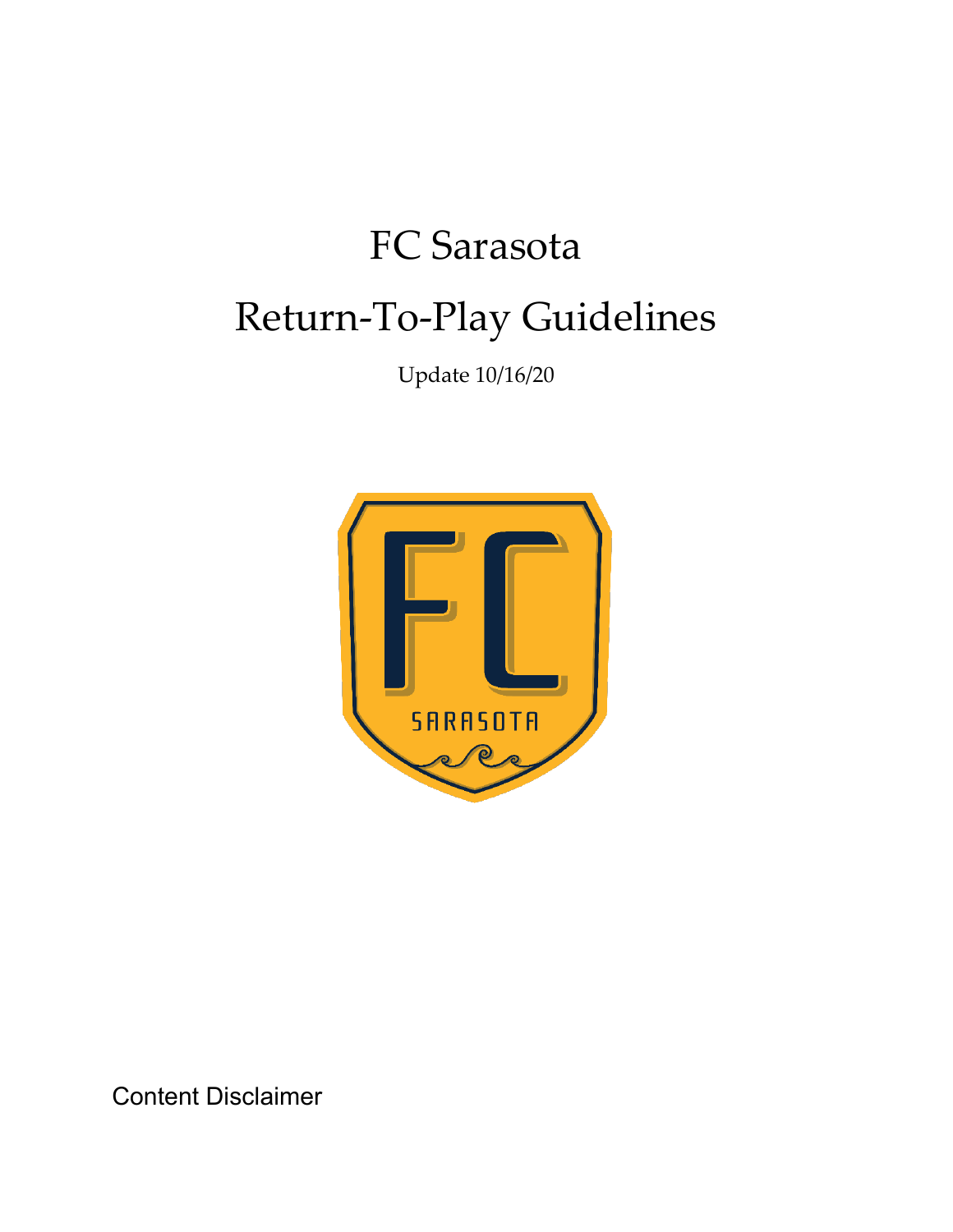The COVID-19 (Coronavirus) outbreak is an ongoing, rapidly developing situation. FC Sarasota encourages its members to monitor publicly available information and to always follow federal, state, and local health organization guidance mandates. The information is intended to provide guidelines regarding the return to play guidance related to COVID-19.

The information provided herein is consistent with the guidelines provided by our governing body, Florida Youth Soccer Association (FYSA), which was obtained from publicly available sources, including federal agencies, and governing entities, member companies, other leading trade associations and consultants. This information may vary and will be updated depending upon current situations. Further, the information contained is provided for general information purposes only and should not be construed as legal advice on any subject matter.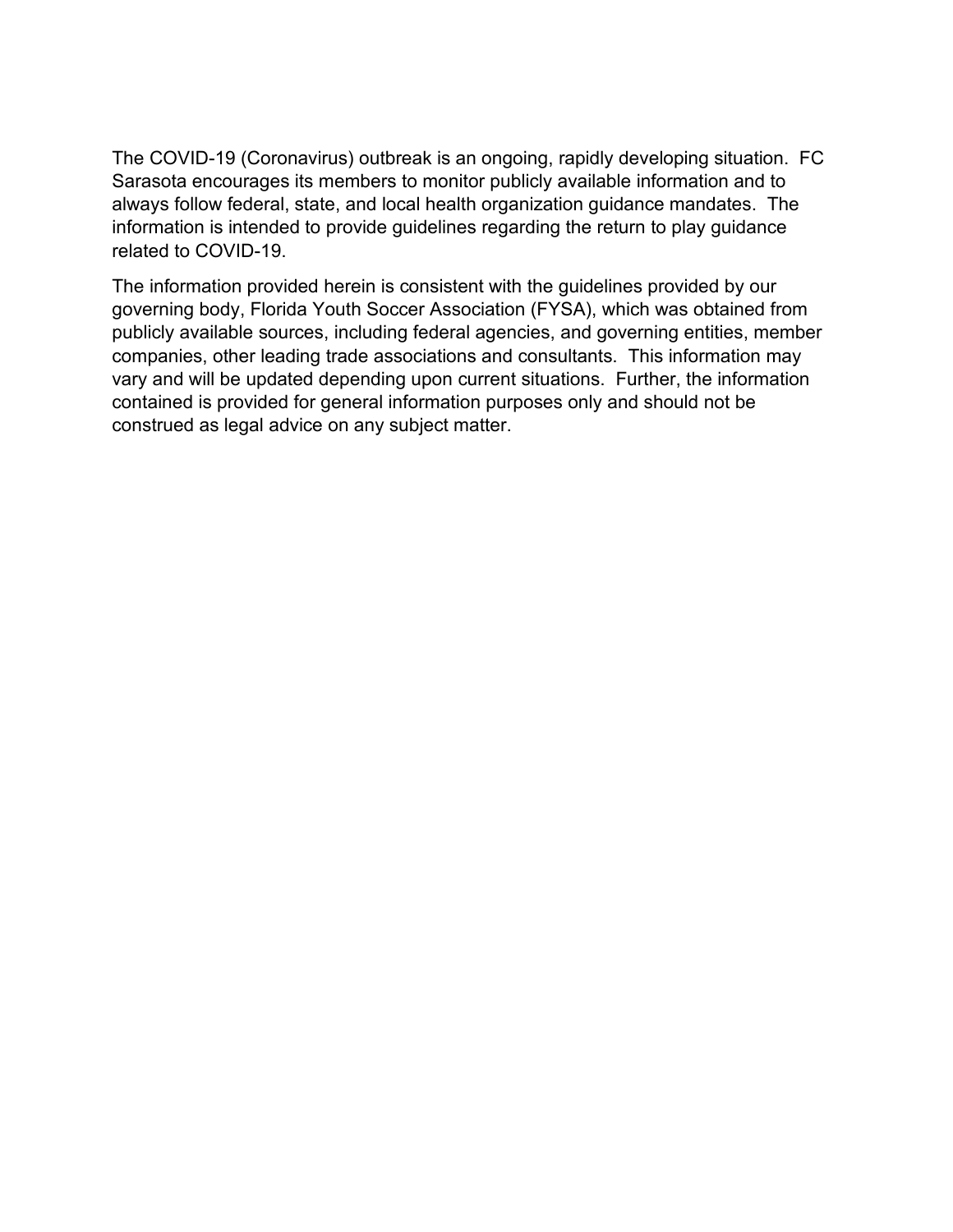To Our Members,

On May 22, 2020, Governor Ron DeSantis' executed Executive Order Number 20-131 stating that restrictions on all youth activities has been lifted and they may resume immediately. FYSA followed with their announcement authorizing that all soccer activities may resume on Monday, May 25, 2020 assuming compliance with all local government guidelines and restrictions. FYSA provided guidelines that they strongly recommend their affiliates follow. It is to be noted that the guidelines were originally drafted prior to the Governor's Order therefore FYSA's guidelines did not anticipate return-to-play until Phase 3 of the state's reopening.

The health and safety of our staff, players and their families is a top priority for FC Sarasota and we have created specific guidelines which align with our governing body, FYSA's guidelines, Florida Health Department's Guidance for Organized Youth Activities and Centers for Disease Control and Prevention (CDC) guidelines. Should additional guidelines or recommendations be necessary or if there are any changes to these guidelines, we will update our members in a timely manner.

The implementation of the guidelines to return to play will require the cooperation of the Club, Staff, Parents and Players. While the Club and Coach must create the safe environment, the Parent must make the decision for their child to return to play and we understand that families will have different levels of comfort in the athlete's return to play. It is important that if families are not comfortable with the decision to return to the fields, then they most definitely should not. Finally, the players must be responsible to adhere to and respect the social distancing requirements.

Regards, FC Sarasota Board of Directors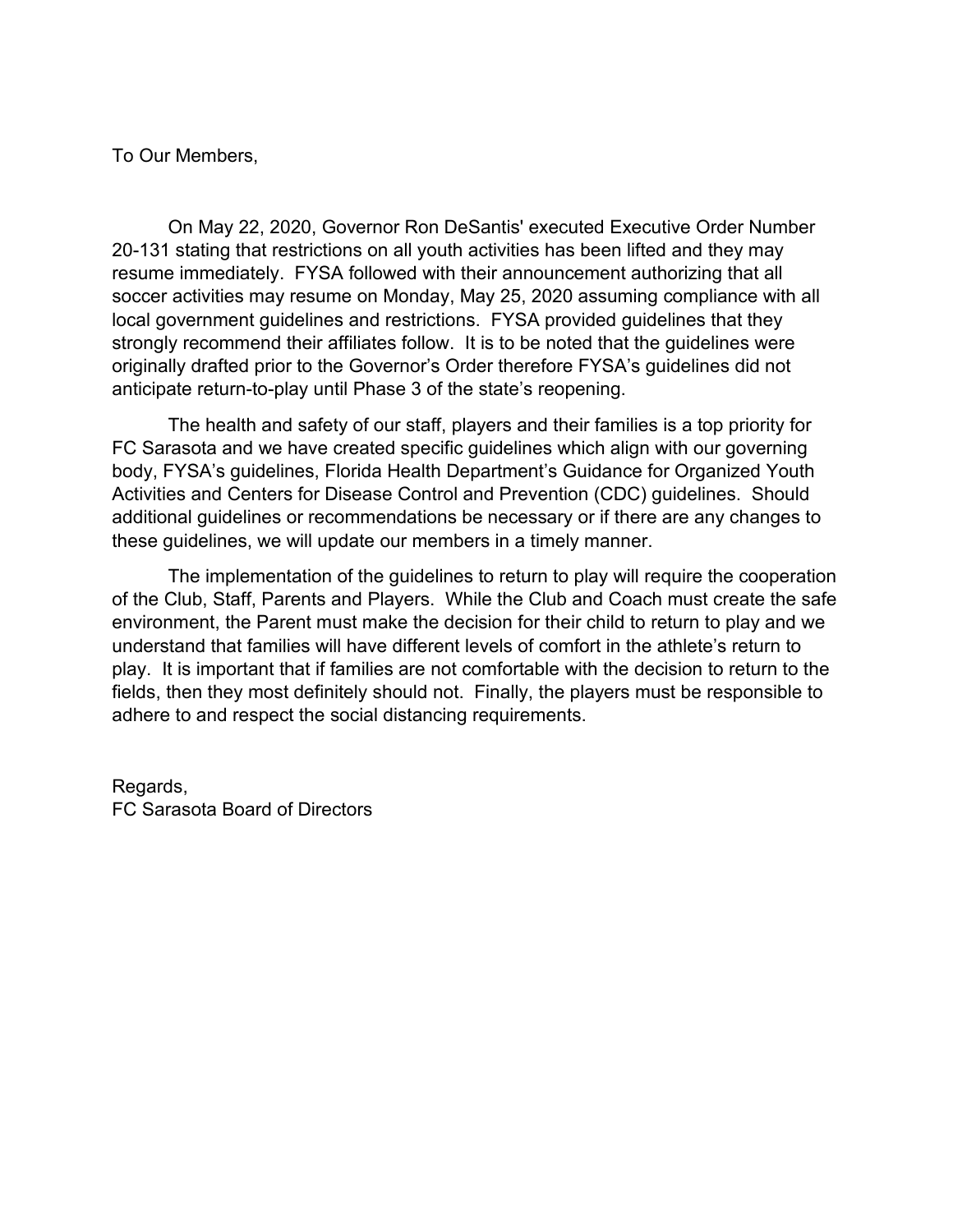The following guidelines pertain to staff, athletes, and parents:

- No signs or symptoms of COVID-19 in the past 14 days. If a person has had a documented case of the COVID-19 infection or was known to have contact with an individual with a documented case, the infected or potentially infected individual should not return to play until they have met the CDC criteria to end home isolation [https://www.cdc.gov/coronavirus/2019-ncov/if-you-are-sick/end-home](https://www.cdc.gov/coronavirus/2019-ncov/if-you-are-sick/end-home-isolation.html)[isolation.html](https://www.cdc.gov/coronavirus/2019-ncov/if-you-are-sick/end-home-isolation.html)
- All participants are to maintain normal temperature readings; temperature checks should be conducted by players and their families prior to attending any training.
- Staff should ask each athlete if they are experiencing any signs or symptoms of COVID-19. If the athlete shows any signs or symptoms of infection, they should be sent home and contact a healthcare provider.
- If the club is notified of a direct contact with an individual(s) that tests positive for COVID-19, the club will notify the team regarding possible exposure and contact Sarasota County Health Department which will provide information on our next steps. The infected individual should not return to play until they have met the CDC criteria to end home isolation. [https://www.cdc.gov/coronavirus/2019-ncov/if-you](https://www.cdc.gov/coronavirus/2019-ncov/if-you-are-sick/end-home-isolation.html)[are-sick/end-home-isolation.html](https://www.cdc.gov/coronavirus/2019-ncov/if-you-are-sick/end-home-isolation.html)
- Infection prevention supplies should be present and utilized (hand sanitizer, facial tissues, facial coverings, hand wash stations, etc.)
- Small group training sessions should take place outside in an area where social distancing can be maintained.
- All soccer activities (practice and training) should be staggered/spaced out between teams to limit interaction between athletes (approximately 15 minutes).
- Athletes and staff should use their own equipment and properly sanitize all equipment after every training session. Do not share or touch other participants equipment.
- Coaching can occur onsite, but coaches must maintain social distancing from all athletes.
- All coaching and spectators are recommended to wear a mask during any field sessions (this does not apply to the players).
- Spectators (non-players) are highly recommended to not be onsite for any training or practices. Parents should be encouraged to wait in the vehicles in the park lots.
- No high fives, handshakes, fist-bumps, or group celebrations.

|--|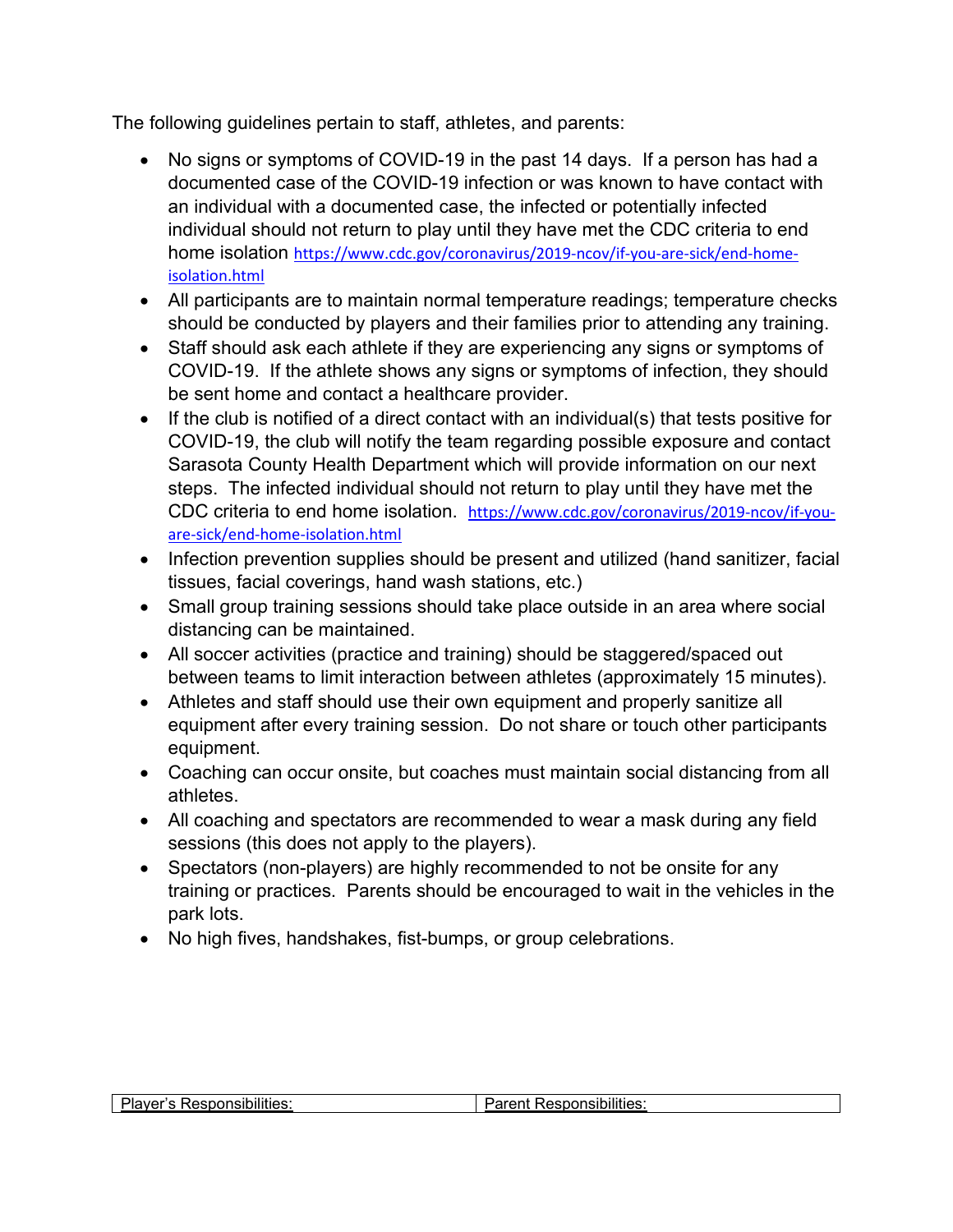| Players should only return to play when<br>they are comfortable in doing so.<br>Players must adhere to all return to play<br>$\bullet$<br>protocols.<br>Players must have their temperatures<br>$\bullet$<br>checked at home prior to coming to the<br>fields.<br>Players must wash their hands before and<br>٠<br>after training.<br>Players must wash and sanitize their<br>$\bullet$<br>equipment before and after training<br>(including pinnies).<br>Players must not share food, water, or<br>equipment.<br>Players must respect and practice social<br>distancing.<br>Players must place equipment, bags etc.<br>at least 6 feet apart.<br>Players must not high five, handshake,<br>$\bullet$<br>fist-bump, or group celebration.<br>Players may wear masks to/from the<br>$\bullet$<br>fields but are not required (it is not<br>recommended that masks be worn during<br>training sessions). | Parents should only allow their athletes to<br>return to play when they are comfortable<br>in doing so.<br>Parents must adhere to all return to play<br>$\bullet$<br>protocols.<br>Parents must have their athlete's<br>temperatures checked at home prior to<br>coming to any training sessions or games.<br>Parents must inquire how their athletes<br>are feeling. If they are not feeling well,<br>they should stay at home.<br>Parents must ensure their athlete's<br>clothing is washed after every training<br>session/game.<br>Parents must ensure that all their athlete's<br>$\bullet$<br>equipment is sanitized before and after<br>every training session/game.<br>Parents must notify their club/coach<br>$\bullet$<br>immediately if their athlete becomes ill for<br>any reason.<br>Parents should supply their athlete with<br>$\bullet$<br>individual sanitizer and plenty of water.<br>Parents must adhere to social distancing<br>$\bullet$<br>guidelines.<br>Parents are recommended to wear<br>$\bullet$<br>masks. |
|--------------------------------------------------------------------------------------------------------------------------------------------------------------------------------------------------------------------------------------------------------------------------------------------------------------------------------------------------------------------------------------------------------------------------------------------------------------------------------------------------------------------------------------------------------------------------------------------------------------------------------------------------------------------------------------------------------------------------------------------------------------------------------------------------------------------------------------------------------------------------------------------------------|-----------------------------------------------------------------------------------------------------------------------------------------------------------------------------------------------------------------------------------------------------------------------------------------------------------------------------------------------------------------------------------------------------------------------------------------------------------------------------------------------------------------------------------------------------------------------------------------------------------------------------------------------------------------------------------------------------------------------------------------------------------------------------------------------------------------------------------------------------------------------------------------------------------------------------------------------------------------------------------------------------------------------------------------|
| <b>Coach Responsibilities:</b><br>Coaches must follow all return to play<br>$\bullet$<br>protocols.<br>Coaches must inquire how athletes are<br>$\bullet$<br>feeling. If they are not feeling well, then<br>they will be sent home.<br>Coaches must ensure that all athletes<br>$\bullet$<br>have individual equipment (ball, shin<br>guards, water, etc.)<br>Coaches are the only person to<br>place/pickup/touch cones, disks, or<br>training equipment.<br>Coaches must ensure that drills/exercises<br>provide for adequate social distancing.<br>Coaches must ensure that training<br>$\bullet$<br>vests/pinnies are disinfected after each<br>use.<br>Coaches must respect players, parents,<br>and families by accommodating those that<br>are not yet comfortable with returning.<br>Coaches must wear masks.                                                                                  | <b>Club Responsibilities:</b><br>The club must distribute the post Return<br>$\bullet$<br>to Play protocols.<br>The club must be sensitive and<br>accommodating to parents that may be<br>uncomfortable with returning to play.<br>The club must train and educate all staff<br>$\bullet$<br>on Return to Play Protocols.<br>The club must provide adequate field<br>space for social distancing.<br>The club must ensure there are enough<br>receptacles at the fields.                                                                                                                                                                                                                                                                                                                                                                                                                                                                                                                                                                |